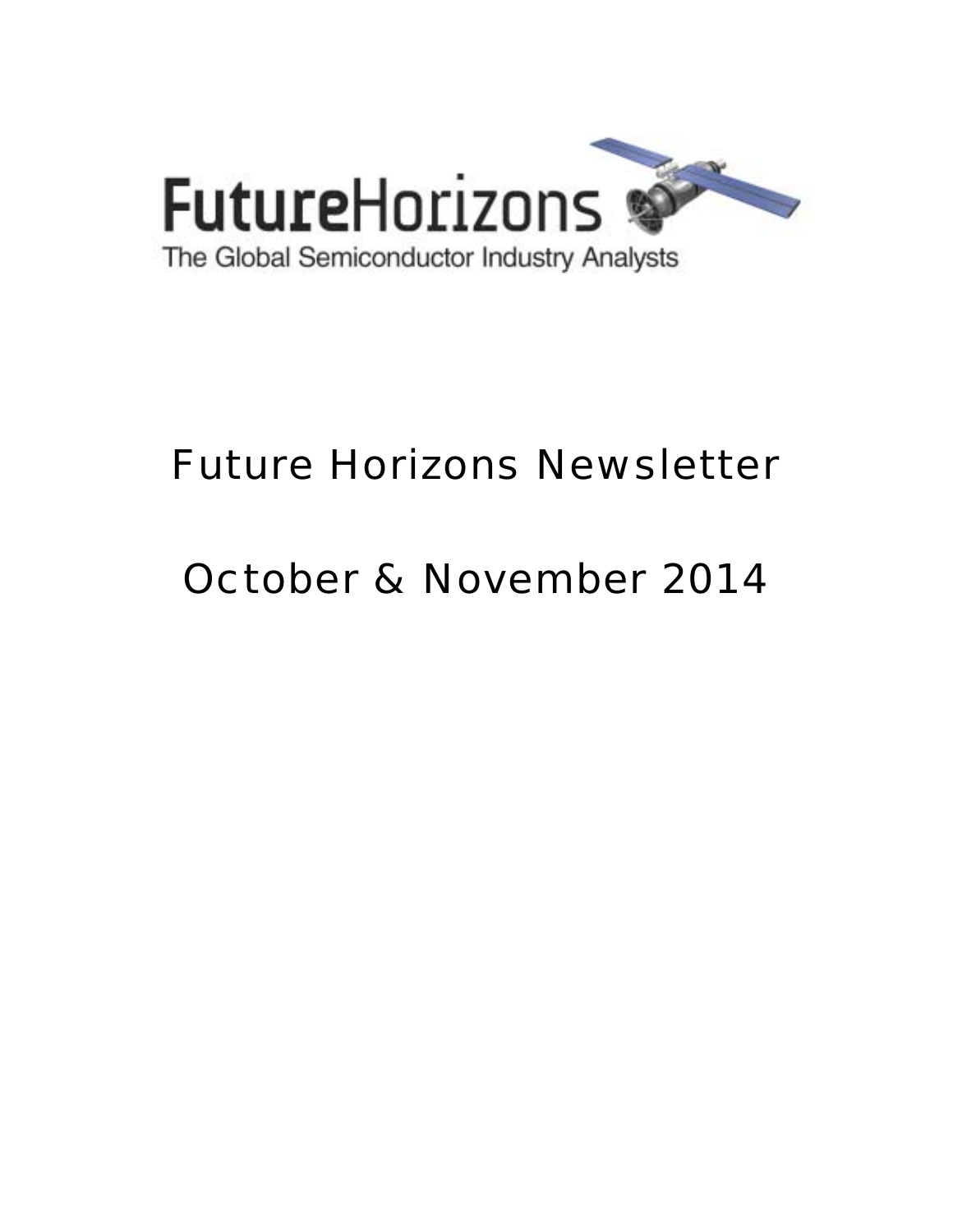# Contents Page

| <b>Industry News by Company</b>              | Page 3 - 8   |
|----------------------------------------------|--------------|
| <b>Industry News &amp; Trends</b>            | Page 9 - 12  |
| <b>East European News &amp; Trends</b>       | Page 13 - 16 |
| <b>World Economic Round Up</b>               | Page 16      |
| <b>Future Horizons &amp; Industry Events</b> | Page 17      |

Future Horizons Ltd, • 44 Bethel Road • Sevenoaks • Kent TN13 3UE • England Tel: +44 1732 740440 • Fax: +44 1732 464270 Affiliates in Europe, India, Israel, Japan, Russian, San Jose California, USA e-mail: mail@futurehorizons.com • www.futurehorizons.com

2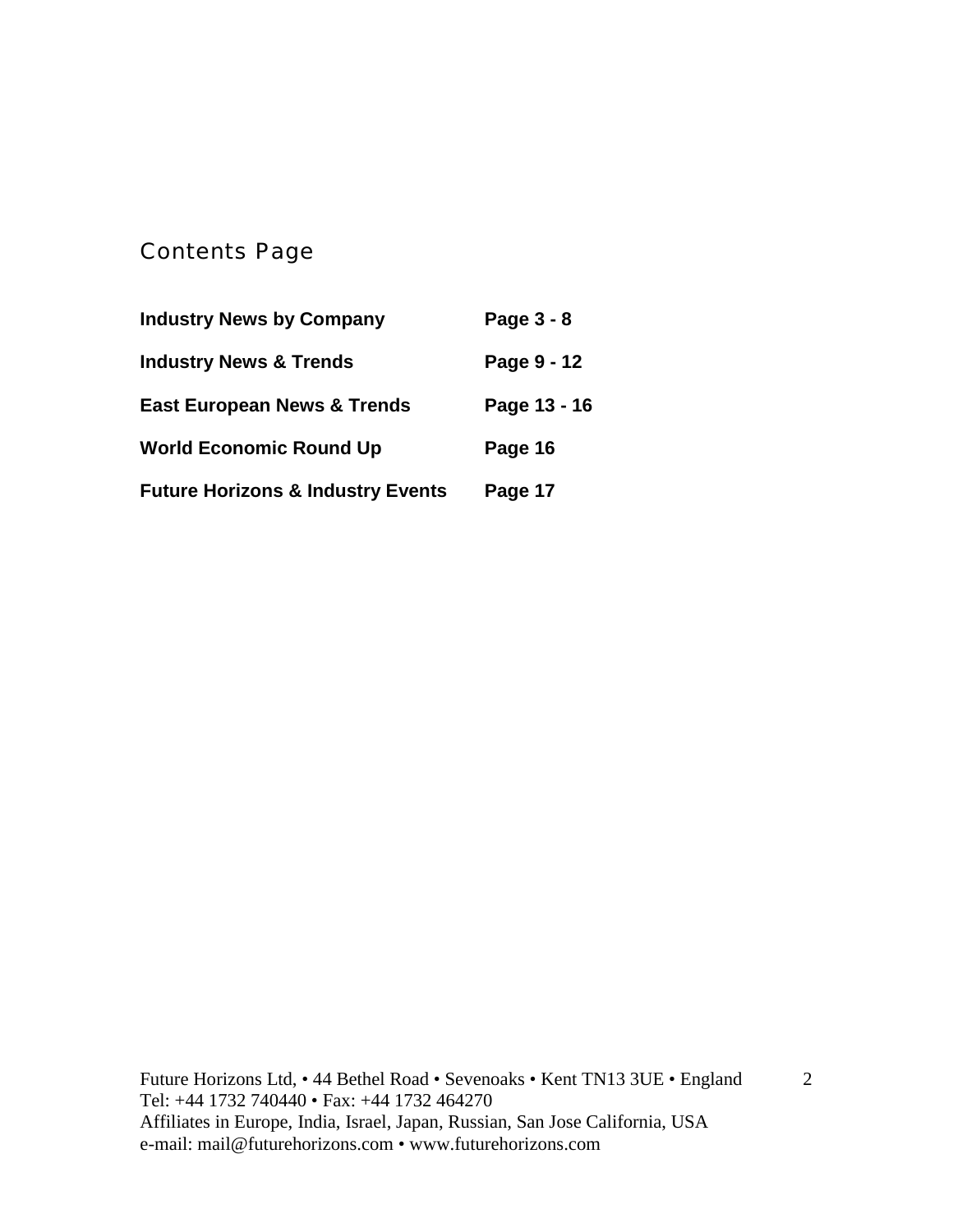# Industry News By Company

## **[Chip Deal Provides A Ray Of Hope For Silicon Startups](http://blogs.wsj.com/digits/2014/10/31/chip-deal-provides-a-ray-of-hope-for-silicon-startups/?mod=djemTECH_h)**

Venture capitalists have a well-known aversion to putting money in chip startups. The fear is frequently traced to the heavy cost of developing products plus the dodgy prospect that investors will make any money.

A company called SiTime has emerged as an exception. MegaChips, a publicly held chip maker in Japan, this week announced it will buy the Silicon Valley startup for \$200 million in cash.

"It's a real lesson," says Rajesh Vashist, SiTime's CEO. "If you have the right market and find the right team, you can still have a very good outcome in good old silicon."

SiTime's silicon fits a special niche. The company developed an alternative way to generate the timing pulses that help coordinate activity in most electronic devices.

#### **[Chip Designer ARM Holdings Unveils Operating System](http://online.wsj.com/articles/u-k-chip-designer-arm-holdings-introduces-new-operating-system-1412183702?tesla=y&mod=djemTECH_h&mg=reno64-wsj)**

ARM Holdings ARM.LN -2.51% PLC, whose chip designs already dominate the smartphone market, is making a push to get its technology into the next wave of connected objects.

Britain-based ARM on Wednesday introduced an operating system and a software system to manage data that it believes will smooth the way for companies to start churning out products connected to the Internet, a semiconductor market that analysts estimate could be valued at as much as \$50 billion by 2020.

While ARM doesn't have the global name recognition of Cisco Systems Inc. CSCO +1.88% or Intel Corp. INTC +1.72% , its chip designs are found in more than 95% of all smartphones. It designs the basic architecture of the chips, which are then made by the likes of Qualcomm Inc. QCOM +1.81% and others.

ARM traditionally earns its money in two ways: selling intellectual-property licenses for its designs to manufacturers, and charging royalties when the chips ship.

#### **[AMD, Synopsys Extend IP Deal](http://www.eetindia.co.in/ART_8800704329_1800000_NT_fa41384f.HTM)**

Synopsys Inc. and AMD have entered a multi-year partnership that gives AMD access to a range of Synopsys DesignWare interface, memory compiler, logic library and analogue IP on advanced 16/14nm and 10nm FinFET process technologies. Synopsys is also hiring nearly 150 AMD IP R&D engineers and gains access to AMD's interface and foundation IP.

Synopsys is developing silicon-proven IP for advanced process technologies, providing designers with a broad range of high-quality IP for integration into SoCs and delivering expert technical support. For 45 years, AMD has developed and integrated many forms of complex IP into advanced processors, graphics cards and related SoCs, the company stated. By licensing proven, standard IP from Synopsys and transferring interface and foundation IP to Synopsys, AMD can focus its valuable engineering resources on its

3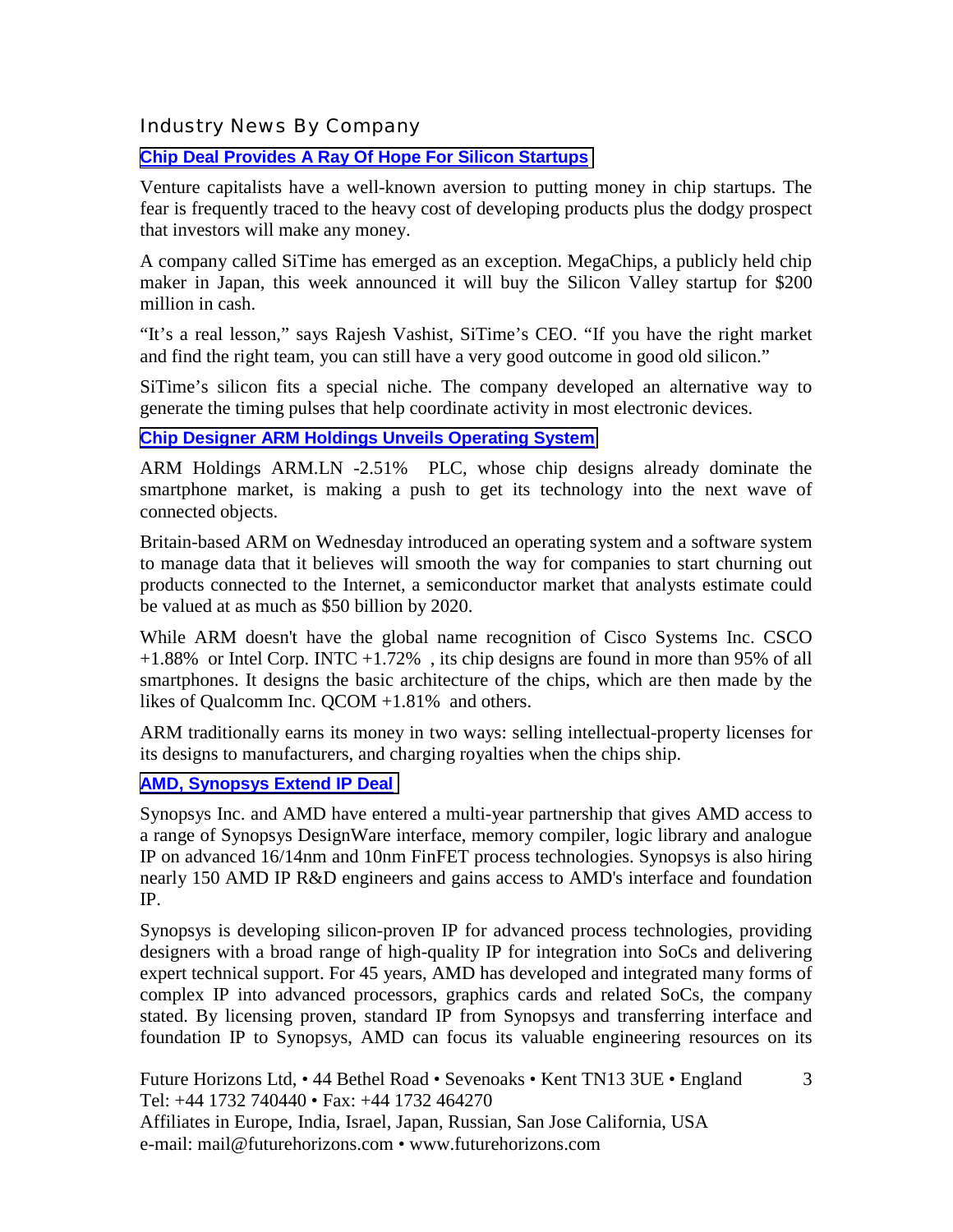ongoing product differentiation and IP reuse strategy and realise long-term cost efficiencies.

#### **[Crocus Launches The Multismart Project To Develop The First Ever Multibit](http://www.crocus-technology.com/Crocus_launches_the_Multismart_project_to_develop_Multibit_technology.php)  [Technology For Secure Applications](http://www.crocus-technology.com/Crocus_launches_the_Multismart_project_to_develop_Multibit_technology.php)**

Crocus Technology, a leading provider of magnetically enhanced semiconductor technologies and products, today announces it will develop a Multibit Magnetic Logic Unit<sup>®</sup> (MLU) technology for secure transaction applications and the Internet of Things (IoT). This will be the first secure microcontroller designed with a Multibit MLU architecture. By expanding the density of memory with no trade-off in the size of the die, customers will gain two important advantages. One is greater flexibility to offer additional features and functions. The other is the benefit of a more compact product that will ease integration in complex devices.

Today, secure elements are based on flash memory or EEPROM, which are single bit per cell memory only. Crocus will be the first in the smart card and secure element market to release a product integrating a multibit per cell memory. Multibit per cell memory exists in standalone NAND and NOR storage applications, which always need larger density.

Crocus' engineering teams at its security division based in Rousset, France, will develop this new enhanced capacity secure microcontroller through the Multismart project consortium. The Secured Communications Solutions (SCS) competitiveness cluster, which focuses on contactless, M2M and mobile services, digital security and identities, the French Government and regional authorities are all supporting this collaborative project.

#### **[CSR And Lenovo Deliver World's First Fully Featured Bluetooth® Smart Television](http://www.csr.com/news/pr/2014/csrlenovo)  [Remote Control](http://www.csr.com/news/pr/2014/csrlenovo)**

CSR plc (LSE: CSR; NASDAQ: CSRE) today announces that it has partnered with Lenovo to make its new S9 and S52 Smart TVs, the world's first TVs with fully featured Bluetooth Smart remote controls. The remotes, which are currently available in China, are not only low power but also have increased responsiveness, and make controlling TV content a much more user-friendly experience.

Advancing the forms of control in line with advances in television content, the remote, powered by the CSR1011™, part of the CSR µEnergy® range, and CSR8510™ platforms, enables consumers to take advantage of voice control, as well as easily adding motion navigation and gesture recognition functionality. The end-to-end solution allows users to more easily navigate content, browse the web and play games on their Lenovo Smart TVs.

#### **[CSR Dual Mode Bluetooth® Platforms Enable Faster Development Of Low Power,](http://www.csr.com/news/pr/2014/wireless-gaming-controllers)  [Next-Gen Wireless Gaming Controllers](http://www.csr.com/news/pr/2014/wireless-gaming-controllers)**

Future Horizons Ltd, • 44 Bethel Road • Sevenoaks • Kent TN13 3UE • England Tel: +44 1732 740440 • Fax: +44 1732 464270 4 CSR plc (LSE: CSR; NASDAQ: CSRE) today announces the launch of a new series of dual mode Bluetooth® 4.1 compliant platforms, designed to give greater flexibility to developers looking to create low latency and ultra low-power wireless gaming controllers. The CSRB5341™ and CSRB5342™, part of the CSR BlueCore® range, will provide

Affiliates in Europe, India, Israel, Japan, Russian, San Jose California, USA e-mail: mail@futurehorizons.com • www.futurehorizons.com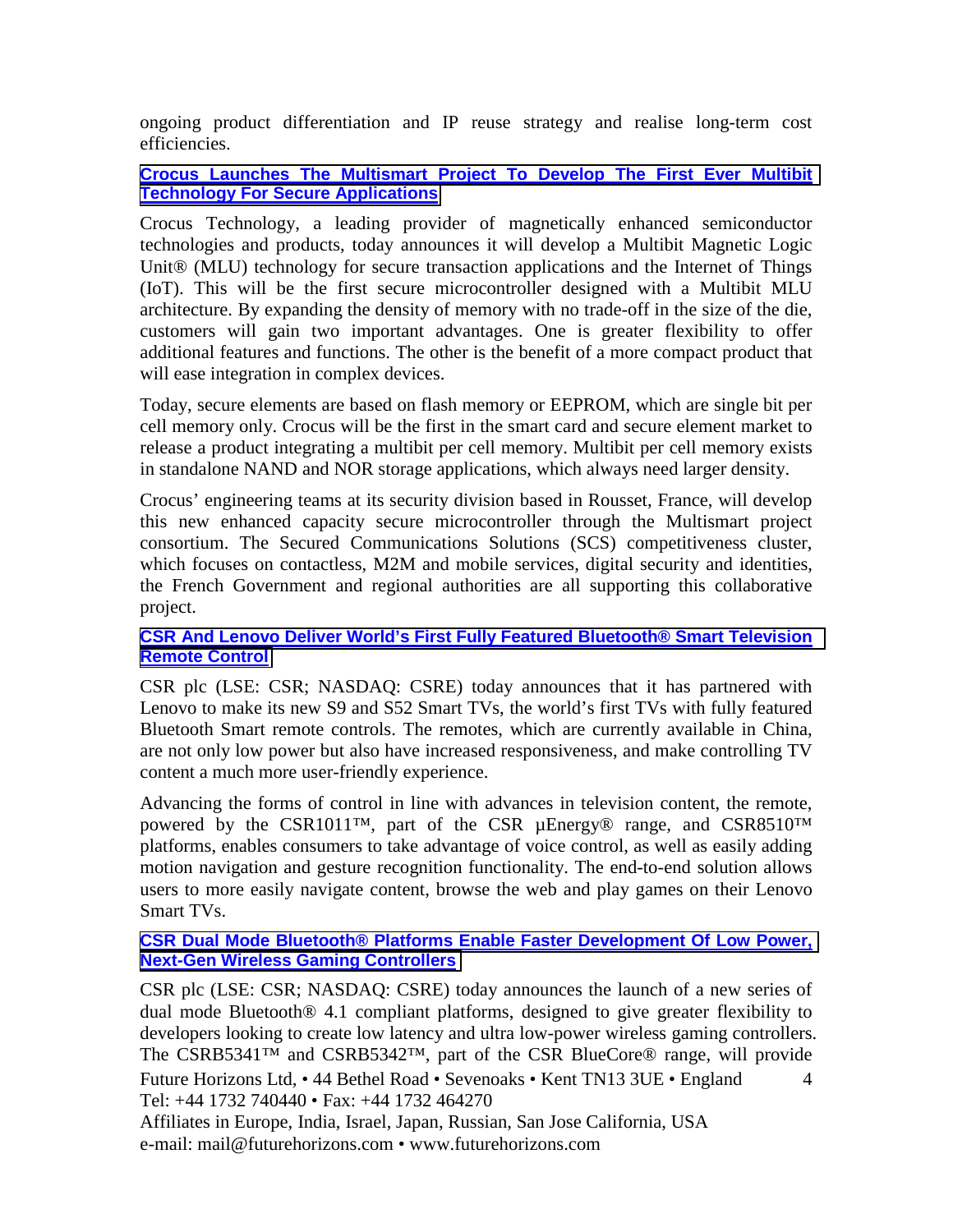developers with turnkey solutions for wireless gaming controllers and HID applications from a single device.

"CSR is committed to helping OEMs create exciting new functionality for the next generation of low-energy wireless gaming devices," says Anthony Murray, Senior Vice President, Business Group at CSR. "With the CSRB534x series we are delivering a powerful, flexible and feature rich platform that can be used with multiple operating systems."

# **[IBM Leaves Semiconductors - End Of An Era](http://www.design-reuse.com/news/35798/ibm-leaves-semiconductors-end-of-an-era.html)**

October 29, 2014 -- IBM last week agreed to transfer its semiconductor business to GlobalFoundries. GlobalFoundries will acquire wafer fabs in East Fishkill, New York and Essex Junction, Vermont; IBM's commercial microelectronics business, which includes ASIC and foundry; over 10,000 IBM patents related to semiconductor manufacturing; and over 5000 fab and ASIC employees. GlobalFoundries will supply all IBM's 22nm, 14nm and 10nm ICs for the next 10 years. IBM will take a \$4.7 billion pretax charge to write down the assets of the semiconductor business and to cover paying GlobalFoundries \$1.5 billion over the next three years.

**[Infineon Technologies AG To Acquire International Rectifier Corporation For US-](http://www.infineon.com/cms/en/about-infineon/press/press-releases/2014/INFXX201408-056.html)[Dollar 40 Per Share, Approximately US-Dollar 3 Billion In Cash](http://www.infineon.com/cms/en/about-infineon/press/press-releases/2014/INFXX201408-056.html)**

Infineon Technologies AG (FSE: IFX / OTCQX: IFNNY) and International Rectifier Corporation (NYSE: IRF) today announced that they have signed a definitive agreement under which Infineon will acquire International Rectifier for US-Dollar 40 per share in an all-cash transaction valued at approximately US-Dollar 3 billion. The acquisition combines two semiconductor companies with leadership positions in power management technology. By the integration of International Rectifier, Infineon complements its offerings and will be able to provide customers with an even broader range of innovative products and services. Infineon will also benefit significantly from greater economies of scale as well as a larger regional footprint.

Dr. Reinhard Ploss, CEO of Infineon Technologies AG, says: "The acquisition of International Rectifier is a unique opportunity. With their great knowledge of specific customer needs and their application understanding, International Rectifier employees will contribute to Infineon's strategic development from product thinking to system understanding and system solutions. The combination of Infineon's and International Rectifier's products, technological and innovative excellence, as well as distributional strength will unleash great potential."

**[Infineon motors ahead with Dresden fab, 48V battery](http://www.eetindia.co.in/ART_8800704635_1800007_NT_3ef1a5b1.HTM)**

Once impossible, closely working with Japan's leading automakers is fast becoming a reality to some of non-Japanese automotive chip companies, because Renesas—the world's leading automotive chip vendor—has begun losing its grip in recent years.

Infineon is no exception. In a press briefing held Wednesday, September 24, Jochen Hanebeck, president of Infineon's automotive division, told EE Times that the German

5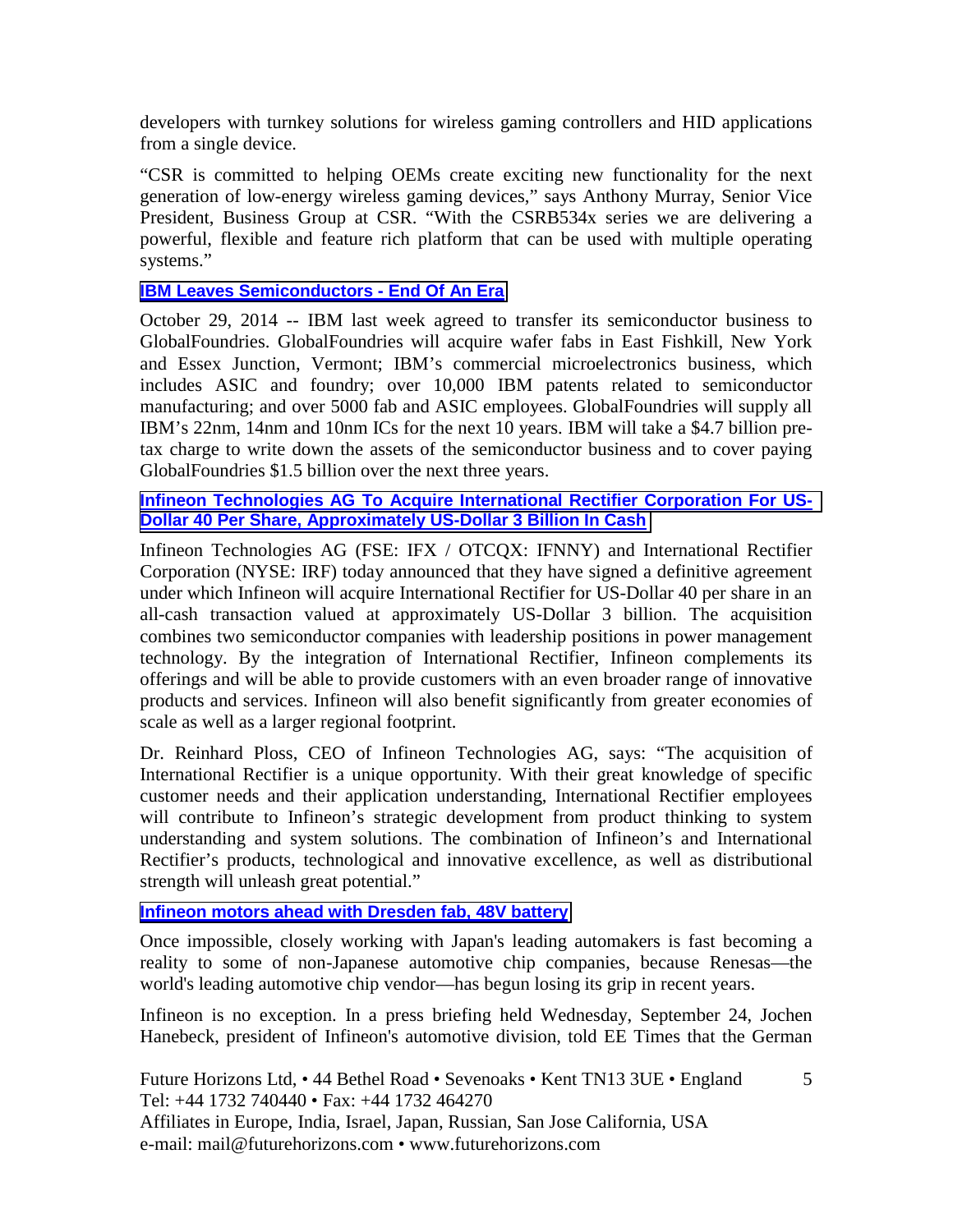chip company, ranked sixth on the Japanese automotive market in revenue in 2010, has climbed up to third place in 2013.

Infineon, whose focus is on powertrain, safety and body in cars, has a broad automotive product portfolio. It ranges from power to MCUs and sensors. All in all, though, the German chip company is banking on its expertise in MCUs and power semiconductors to expand the company's presence in the global automotive market. Infineon's secret weapon could be its Dresden facility, where the company runs one of the most highlyautomated 200mm fabs and bringing its home-grown 300mm "thin" wafers on line in producing power semiconductors.

#### **[Inphi Completes Acquisition Of Cortina Systems](http://www.marketwired.com/press-release/inphi-completes-acquisition-of-cortina-systems-nyse-iphi-1954597.htm)**

SANTA CLARA, CA--(Marketwired - Oct 6, 2014) - Inphi Corporation (NYSE: IPHI), a leading provider of high-speed, mixed signal semiconductor solutions for the communications, data center and computing markets, today announced that it has completed the acquisition of Cortina Systems, Inc., including its High-Speed Interconnect and Optical Transport product lines, as announced on July 30, 2014, in a transaction valued at \$131 million. The acquisition does not include Cortina's Access and Digital Home business, which was divested prior to the closing of the acquisition and will continue as an independent company.

The close of the acquisition further extends Inphi's market leading position for highspeed optical and networking interconnects. Already a market leader with its 100G PHY/SerDes Gearbox and CDR ICs, Inphi's comprehensive Networking Interconnect product portfolio is now extended by the addition of Cortina's 10G/15G/40G PHY interconnects. Additionally, adding Cortina's 10G/40G/100G Transport and Interconnect products to Inphi's strong Optical Interconnect 100G amplifiers and drivers positions Inphi as an industry leader for Optical and Networking interconnects.

#### **[Intel Ships Over 100m Chips For First Time](http://www.ft.com/cms/s/0/beff6e56-53ed-11e4-80db-00144feab7de.html?ftcamp=crm/email/20141014/nbe/AsiaMorningHeadlines/product&siteedition=uk#axzz3HRK1BJLe)**

Intel reported record revenue and, for the first time, shipped more than 100m chips in a quarter, indicating that the California-based semiconductor manufacturer is finding tentative success in its efforts to mitigate the struggles of a declining PC market.

Its shares were up 2.2 per cent in after-market trading, adding to a 2.1 per cent rise during the day.

#### **[Lantiq Introduces Industry's First G.fast Residential Gateway Reference Design](http://www.presseagentur.com/lantiq/detail.php?pr_id=3863&lang=en)**

Munich/Neubiberg, Germany – October 07, 2014 – Lantiq, a leading supplier of broadband access and home networking technologies, today announced the EASY330 G.fast reference board, the industry's first residential gateway reference design built around G.fast. The EASY330 uses the Lantiq AnyWAN™ concept based on Lantiq's GRX330 multicore networking processing unit with Gigabit routing performance to provide maximum flexibility in CPE design and deployment. It also includes an embedded 11n offloading engine, maximized 802.11ac Wi-Fi throughput, Gigabit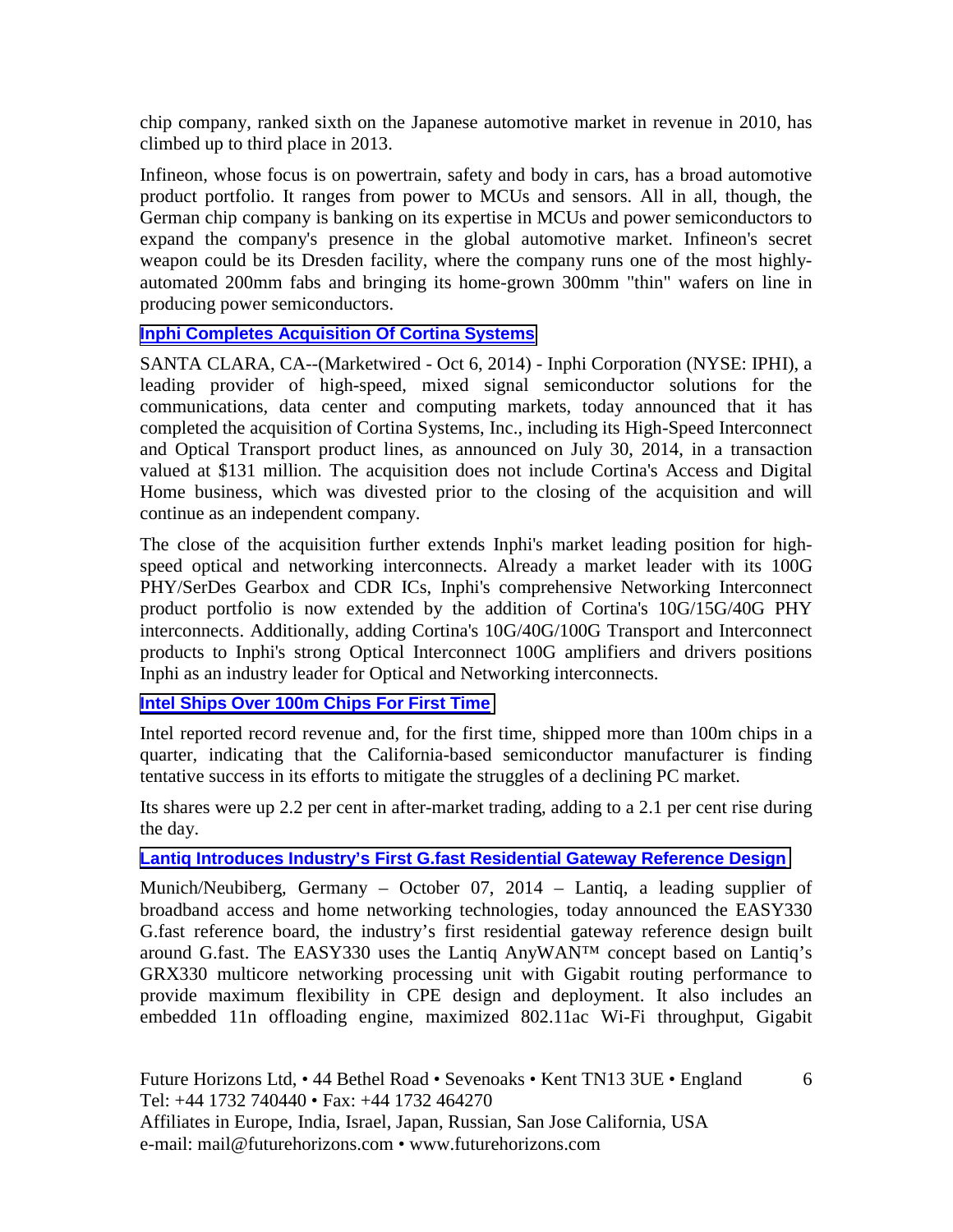Ethernet switch and PHYs, carrier grade VoIP and built-in G.fast chipsets from Sckipio Technologies, the leader in G.fast modems.

Dan Artusi, CEO of Lantiq: "With the introduction of the EASY330 G.fast reference design we enable our customers to enter the next stage of designing leading-edge and future proof broadband gateways. The system marks a cornerstone in Lantiq's G.fast roadmap, enabling telcos to cost-efficiently leverage and upgrade their copper based networks to Gigabit speeds.

#### **[Lantiq Enables Internet Of Things By Integrating HAN FUN Into Its Broadband](http://www.presseagentur.com/lantiq/detail.php?pr_id=3870&lang=en)  [Gateways](http://www.presseagentur.com/lantiq/detail.php?pr_id=3870&lang=en)**

Munich/Neubiberg, Germany – October 14, 2014 – Lantiq, a leading supplier of broadband access and home networking technologies, has now advanced its strategy to make the broadband gateway the central node for smart home networks by integrating support for the ULE Alliance's HAN FUN protocol into its software powering the xRX 200/300 Gateway System-on-Chip families.

Integration of the HAN FUN (Home Area Network FUNctionality) protocol makes it easy for gateways based on Lantiq chipsets to act as a home automation hub with support for "Internet of Things" (IoT) devices such as climate sensors and control units, smart meters, lighting and smart appliances.

# **[Microsoft Rounds Out Job Cuts, Leaves 3,000 Jobless](http://www.eetindia.co.in/ART_8800706025_1800007_NT_c68cfe41.HTM?click_from=8800120539,9950114561,2014-10-31,EEIOL,ARTICLE_ALERT)**

Microsoft Corp. gave marching orders to some 3,000 workers on Wednesday, Oct. 29, rounding out its plan to cut 18,000 jobs or 14 per cent of its workforce, Reuters reported.

The latest in the series of the tech giant's largest layoff sweep involved 638 positions in the company's Redmond headquarters in Washington, according to a Microsoft spokesperson. The rest was spread across numerous business units in many countries.

First announced in July, the first wave of layoffs left approximately 13,000 unemployed. The next came in September where another 2,100 was dismissed. Upon completion of the job reductions, Microsoft's workforce will be around 110,000 employees.

# **[ON Semiconductor, Transphorm Partner For GaN Products](http://www.zacks.com/stock/news/149112/on-semiconductor-transphorm-partner-for-gan-products)**

ON Semiconductor (ONNN - Analyst Report) recently entered into a strategic partnership with Transphorm, a company engaged in the development and marketing of modular power conversion products. Transphorm is also known for its progress in developing and bringing to market gallium nitride (GaN) solutions.

The two companies will create and market GaN based products for a range of high power industrial, computing, telecom and networking applications. The interest in GaN stems from its efficiency in power conversion, especially at higher frequencies, which in turn helps to save costs.

# **[RFEL Adds New Wideband DDC To Its Signal Processing Range](http://rfel.com/index.php/news/rfel-adds-new-wideband-ddc-to-its-signal-processing-range)**

RFEL has announced the latest addition to its range of award winning FPGA based signal processing solutions. The flexible Wideband Digital Down-Converter (Wideband DDC)

Future Horizons Ltd, • 44 Bethel Road • Sevenoaks • Kent TN13 3UE • England Tel: +44 1732 740440 • Fax: +44 1732 464270 7

Affiliates in Europe, India, Israel, Japan, Russian, San Jose California, USA e-mail: mail@futurehorizons.com • www.futurehorizons.com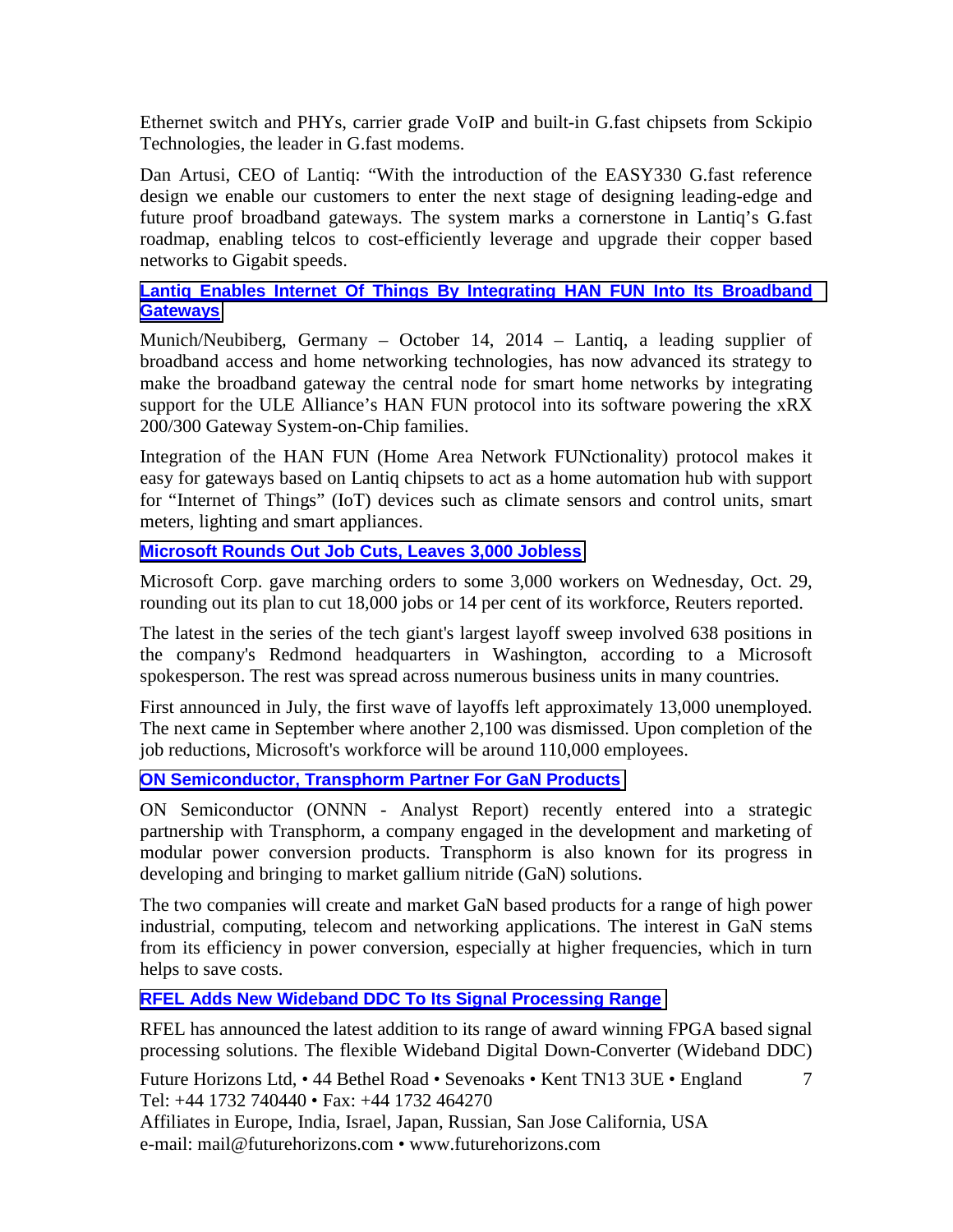IP core is designed to accept wideband digitised data at sample rates of up to 3.6GS/s, supporting first or second Nyquist bandwidths of up to 1.8GHz.

Signals with bandwidths as high as 180MHz can be down-converted to complex baseband (I/Q) from anywhere within the chosen input Nyquist band, within the limits imposed by the signal bandwidth. The down-conversion frequency is tuneable over the entire 1.8GHz range, with an accuracy of better than 1Hz, enabling, for example, the total removal of intermediate frequency (IF) components. The extracted signal bandwidth is precisely selectable in the range 800Hz to 180MHz. This is provided through user control of the output sample rate, which may be programmed in the range 1kS/s to 225MS/s with an accuracy of better than 1S/s.

# **[Samsung To Spend \\$14.7bn On Memory Chip Plant](http://www.ft.com/cms/s/0/b478b190-4d03-11e4-a0d7-00144feab7de.html?ftcamp=crm/email/2014106/nbe/USBusiness/product&siteedition=uk#axzz3FMS8eMDc)**

Samsung Electronics is to spend Won15.6tn (\$14.7bn) building a new semiconductor plant in South Korea, the biggest single expenditure on a memory chip factory, to meet growing demand for components used in mobile devices.

Construction of the world's biggest state of the art chipmaking plant will begin in the first half of next year and complete in the second half of 2017, the South Korean company said. The plant will be built in Pyeongtaek, south of Seoul.

Samsung has been on a falling cycle of capital expenditure, which dropped to 10 per cent of sales last fiscal year from 14 per cent in 2010. It plans to devote the bulk of its capex to semiconductors, or Won14.4tn, to semiconductors this year.

## **[TSMC, HiSilicon Unveil 16FinFET Networking Processor](http://www.eetindia.co.in/ART_8800704637_1800006_NT_e3926311.HTM)**

TSMC's 16FinFET process promises impressive speed and power improvements as well as leakage reduction. All of these advantages overcome challenges that have become critical barriers to further scaling of advanced SoC technology. It has twice the gate density of TSMC's 28HPM process and operates more than 40 per cent faster at the same total power, or reduces total power over 60 per cent at the same speed.

"Our FinFET R&D goes back over a decade and we are pleased to see the tremendous efforts resulted in this achievement," said TSMC President and Co-CEO Dr. Mark Liu. "We are confident in our abilities to maximise the technology's capabilities and bring results that match our long track record of foundry leadership in advanced technology nodes."

TSMC's 16FinFET has entered risk production with excellent yields after completing all reliability qualifications in November 2013. This paves the way for TSMC and customers to engage in more future product tape-outs, pilot activities and early sampling.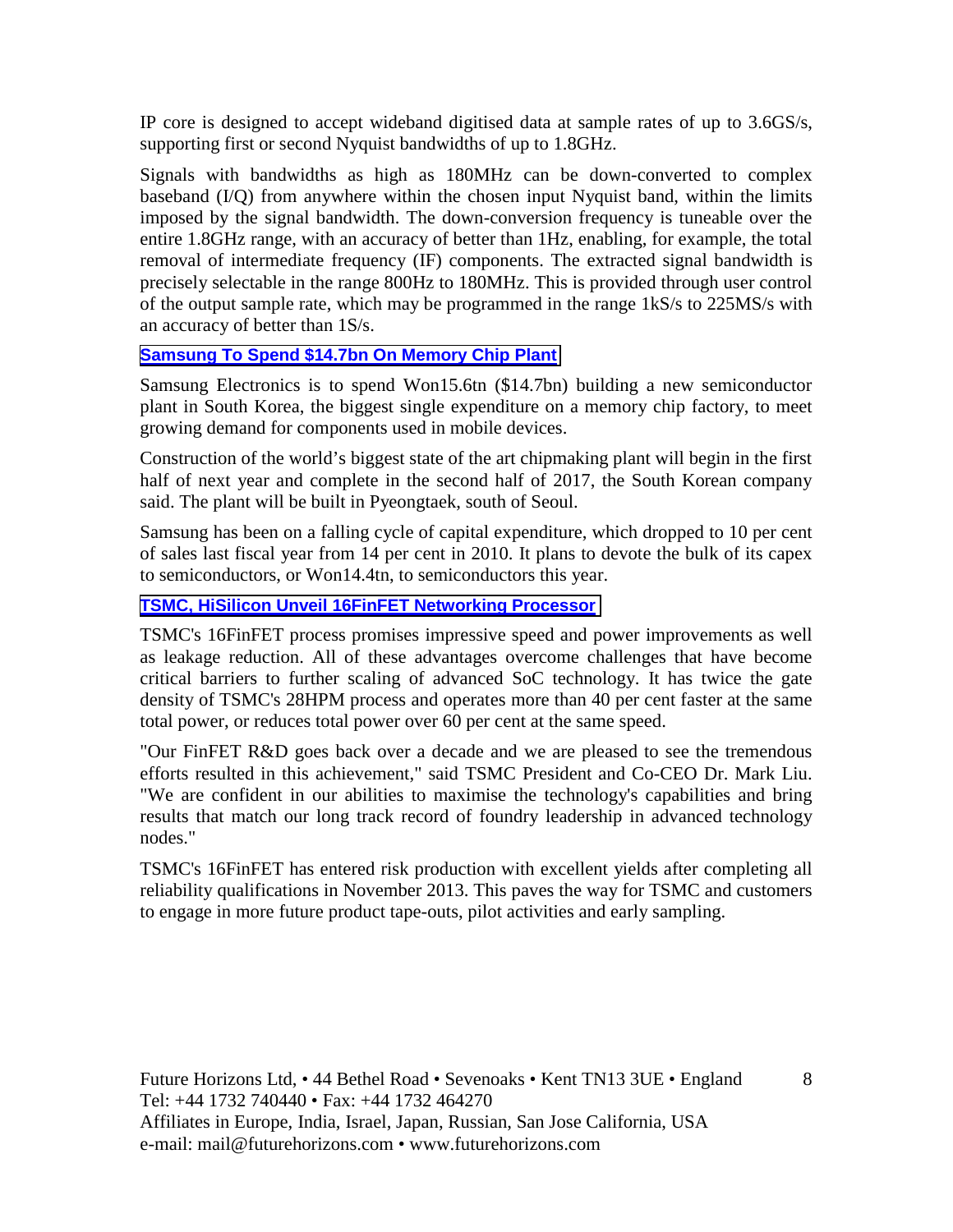Industry News & Trends

**[Phone's Wireless Transmission Allows Gesture Control](http://www.eetindia.co.in/ART_8800704370_1800005_NT_81981a74.HTM)**

Mobile phones have become second-nature for many people, with almost all of the U.S. population owning at least one cell phone and around 80 per cent carrying a smartphone.

SEE ALSO: Power Integrations LYTSwitch LED drivers for LED blubs, T8, and CC apps.

What's coming next, say University of Washington researchers, is the ability to interact with our devices not just with touchscreens, but through gestures in the space around the phone. Some smartphones are starting to incorporate 3D gesture sensing based on cameras, for example, but cameras consume significant battery power and require a clear view of the user's hands.

UW engineers have developed a new form of low-power wireless sensing technology that could soon contribute to this growing field by letting users "train" their smartphones to recognise and respond to specific hand gestures near the phone.

#### **[Apple Watch, Biggest Breakout Product Since Ipod](http://www.eetindia.co.in/ART_8800703883_1800001_NT_1b042bc0.HTM?click_from=8800118903,9950114561,2014-09-10,EEIOL,ARTICLE_ALERT)**

Apple made its first foray into the wearable computing market with the Apple Watch. The smartwatch was revealed on Tuesday, alongside two new iPhones and Apple's breakthrough mobile payment technology called Apple Pay.

Apple Watch's interface controller, called Digital Crown, features a rotary dial on the side of the device that allows navigation through the watch's screens, much like the reoriented click wheel in the older iPod models.

The digital timepiece needs an iPhone to connect to WiFi and access GPS data. It also includes Siri and can turn heartbeats into physical vibrations that other Apple Watch users can feel. The device comes with Fitness and Workout apps.

#### **[Wireless MCU Delivers Up To 125°C](http://www.eetindia.co.in/ART_8800703841_1800005_NP_886ec6d5.HTM?click_from=8800118903,9950114561,2014-09-10,EEIOL,ARTICLE_ALERT)**

Texas Instruments debuted its wireless MCU for Bluetooth low energy applications, offering an extended temperature range of -40°C to 125°C and USB connectivity. The temperature range allows for lighting designs with high junction temperature and any other designs requiring working in conditions above 85°C.

The CC2540T enables robust BLE master or slave nodes to be built with very low total BoMs, and can operate up to 125°C. The device combines an RF transceiver with an enhanced 8051 MCU, in-system programmable flash memory and 8KB RAM among others.

The MCU comes in a small form factor for industrial and consumer lighting. It provides low-power sleep modes, featuring short transition times between operating modes to further cut power consumption.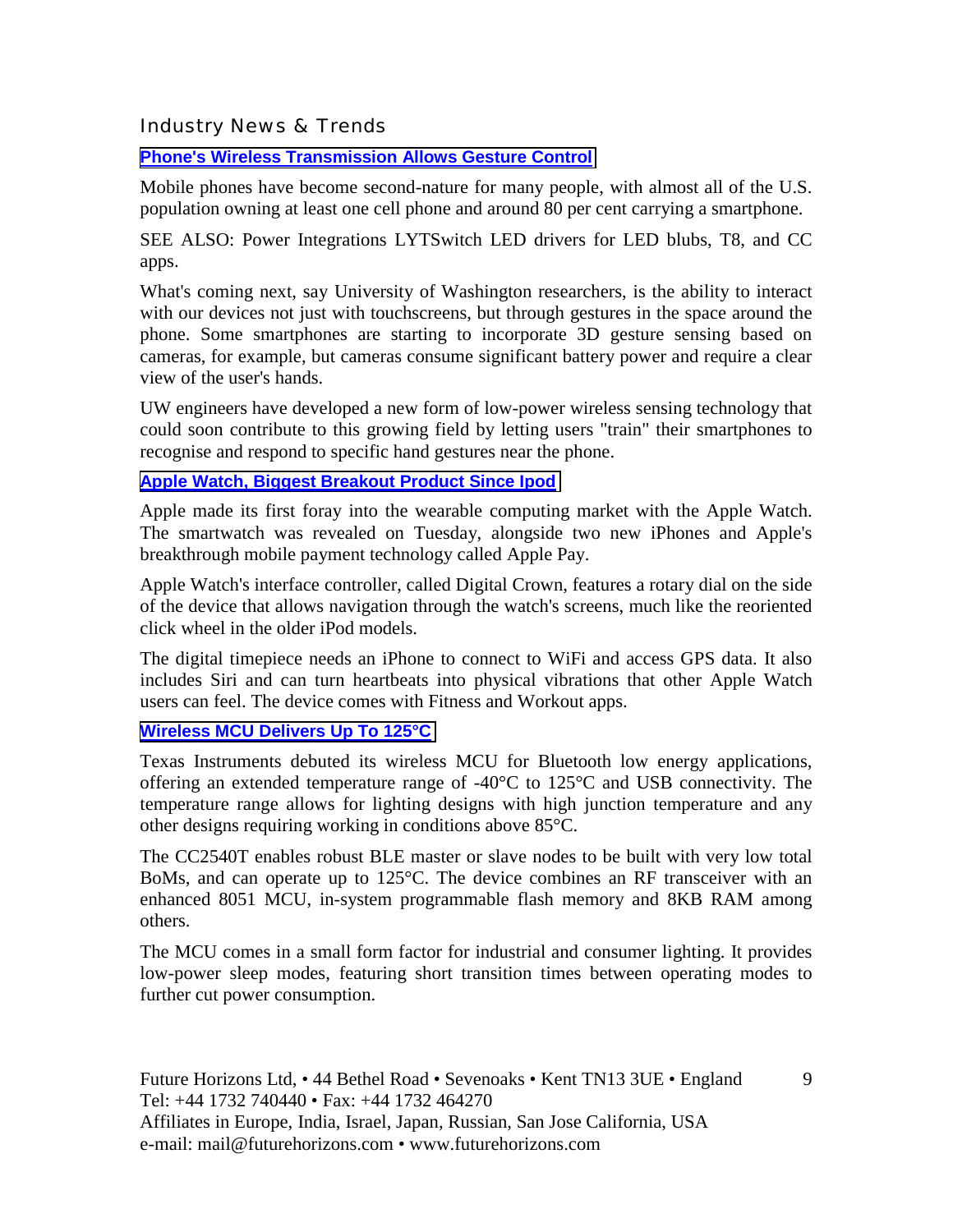## **[£300m Cardiff University Investment Includes Compound Semiconductor Institute](http://www.compoundsemiconductor.net/article/95264-300m-cardiff-university-investment-includes-compound-semiconductor-institute.html)**

Cardiff University's vice chancellor Colin Riordan has outlined plans to invest £300m in four new research and innovation centres including one dedicated to compound semiconductor technology.

A unique facility in the UK, the proposed Compound Semiconductor Research Institute would demonstrate and test compound semiconductor technology in realistic environments, he said.

The aim for the institute is to provide cutting-edge facilities that allow for greater engagement with industry, and excellent research and development, to position Cardiff as the UK and European leader in translational research in this field.

The other three centres planned for a disused, former industrial space include a Translational Research Facility for turning academic research and innovation into realworld applications; an Innovation Centre for start-up companies; and the world's first Social Science Research Park.

#### **[Silicon Labs Launches Industry's Smallest PCI Express Clock IC for Consumer](http://www.businesswire.com/news/home/20141001005098/en/Silicon-Labs-Launches-Industry%E2%80%99s-Smallest-PCI-Express#.VDJ3P8VdXKg)  [Electronics](http://www.businesswire.com/news/home/20141001005098/en/Silicon-Labs-Launches-Industry%E2%80%99s-Smallest-PCI-Express#.VDJ3P8VdXKg)**

AUSTIN, Texas--(BUSINESS WIRE)--Silicon Labs (NASDAQ: SLAB), a leader in high-performance, analog-intensive, mixed-signal ICs, today introduced the industry's smallest PCI Express (PCIe) compliant clock generator targeting consumer and embedded applications where reliability, board space, component count and power consumption are critical design factors. Designed to meet the stringent specifications of the PCIe Generation 1/2/3 standards, the new Si50122 clock leverages Silicon Labs' lowpower PCIe and CMEMS® technologies to provide an energy-friendly, crystal-less timing solution for a wide range of applications. The PCIe clock is ideal for digital video and still cameras, IP set-top boxes, HD streaming video players, high-definition digital TVs, home entertainment and audio systems, multi-function printers, consumer and small-business storage, and home gateway and wireless access equipment.

# **[Race Is On To Build World's First Driverless Car](http://www.ft.com/cms/s/0/08929ada-4eca-11e4-a1ef-00144feab7de.html?ftcamp=crm/email/20141013/nbe/CompaniesBySector/product&siteedition=uk#axzz3G0mExtXa)**

Fired-up by Google's driverless prototype, carmakers such as Mercedes-Benz and Volvo are already testing autonomous vehicles on public roads. But the advanced sensors and electronics that form the building blocks of self-driving cars are often made by suppliers, not the car manufacturer.

But the advanced sensors and electronics that form the building blocks of self-driving cars are often made by suppliers, not the car manufacturer.Some fear that, in the long term, carmakers that lag behind in autonomous vehicle technology face a future akin to today's PC assemblers – with the big profits accruing to the companies behind the software and electronic content underneath.

"It's all the suppliers into the industry who, in the fullness of time, will gain the power," says a senior industry analyst, who works closely with the leading carmakers. "If I'm the buyer, I don't care if it's a 1.9-litre car or a 2.4 – because I'm not driving it."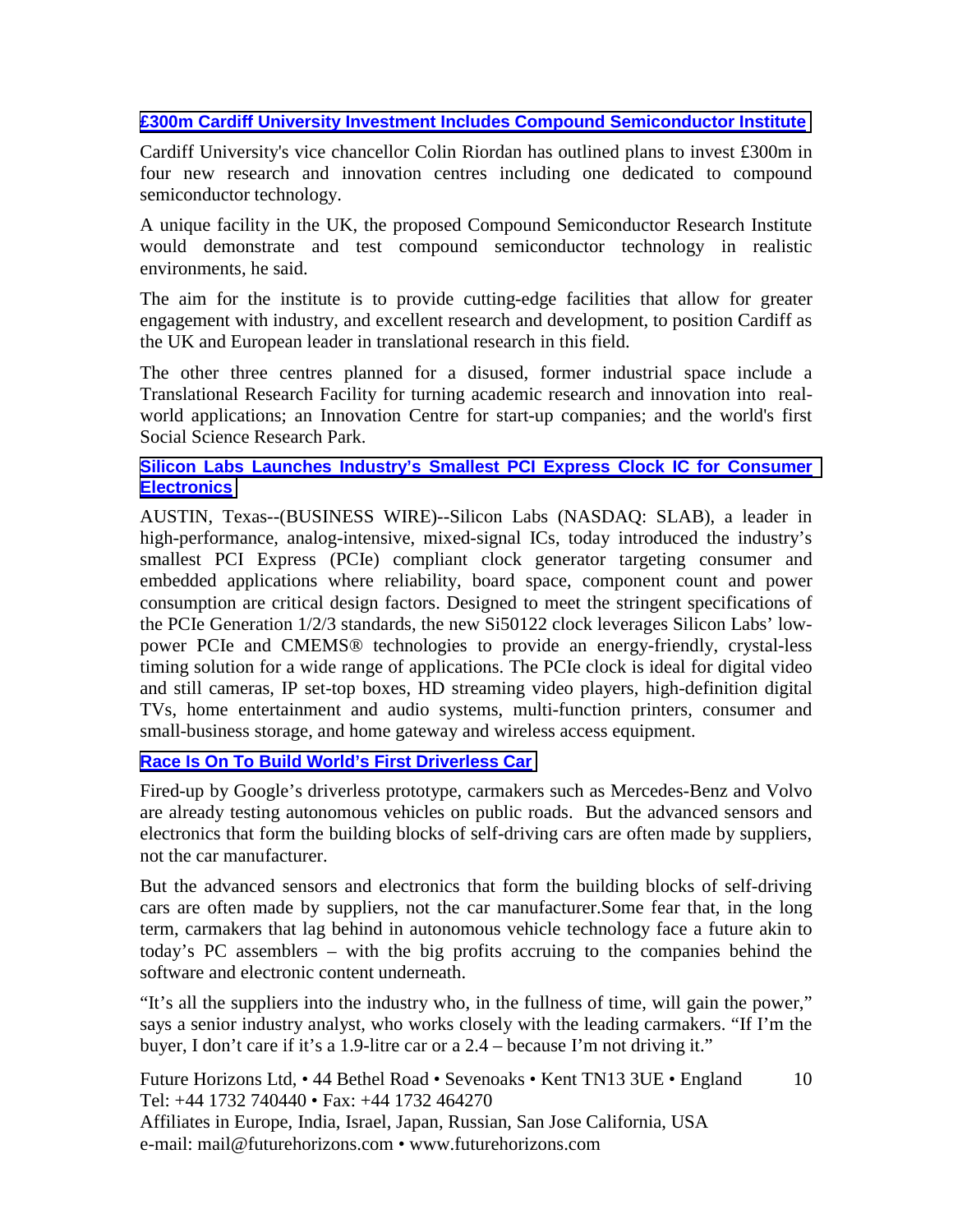# **[Developing ARM-Based Bluetooth-Enabled Wearables](http://www.eetindia.co.in/ART_8800704825_1800012_TA_8984f00b.HTM)**

The rapidly evolving market for wearable products will see explosive growth and many new use cases over the next few years. Market research company IHS predicts this market will be worth Rs.1.82 lakh crore (\$30 billion) in revenues and 21 crore (210 million) units by 2018.

Devices worn on the wrist such as fitness activity trackers like Misfit or Misfit Shine, smartwatches like the Pebble mobile smartwatch or the recently announced Omate X smartwatch or products with the potential to form a new category like wristbands that authenticate a user's identity through their electrocardiogram (ECG) are likely to make up a majority of shipments.

But there are number of other imaginative use cases such as T-shirts with embedded displays that potentially could show a video that is running on the wearer's smartphone, along with a whole host of new applications that will fully grasp the possibilities offered by wearables as part of the Internet of things, linking devices to cloud computing.

#### **[World's First Solar Battery Stores Power Using Air, Light](http://www.eetindia.co.in/ART_8800705000_1800008_NT_37919caf.HTM)**

Researchers at the Ohio State University have succeeded in combining a battery and a solar cell into one hybrid device, thus creating the world's first solar battery.

Key to the innovation is a mesh solar panel, which allows air to enter the battery, and a special process for transferring electrons between the solar panel and the battery electrode. Inside the device, light and oxygen enable different parts of the chemical reactions that charge the battery.

The university will license the solar battery to industry, where Yiying Wu, professor of chemistry and biochemistry at Ohio State, says it will help tame the costs of renewable energy.

#### **[Bumpy Journey For Driverless Cars](http://www.eetindia.co.in/ART_8800704722_1800001_NT_b5890a52.HTM?click_from=8800119580,9950114561,2014-09-30,EEIOL,ARTICLE_ALERT)**

According to Institute of Electrical and Electronics Engineers fellow Alberto Broggi, the vehicles of tomorrow will no longer need a driver, and will instead have a lounge that can fit in its passengers.

"All the technological advancements will be towards removing steering wheel and pedals, yet keeping safety as one of the biggest criteria," Broggi told Techonline India. "An autonomous car will be safer by definition since the driver will not be distracted, will not drink, and will not drive under the influence of substances."

Google already has the lead when it comes to driverless cars. Over the past few years, Google has made impressive progress in the area of autonomous driving. Recently, California's Department of Motor Vehicles handed out 25 of the total 28 permits to the search engine giant, allowing Google to test more than two dozen of its modified, autonomous Lexus SUVs, according to The Guardian.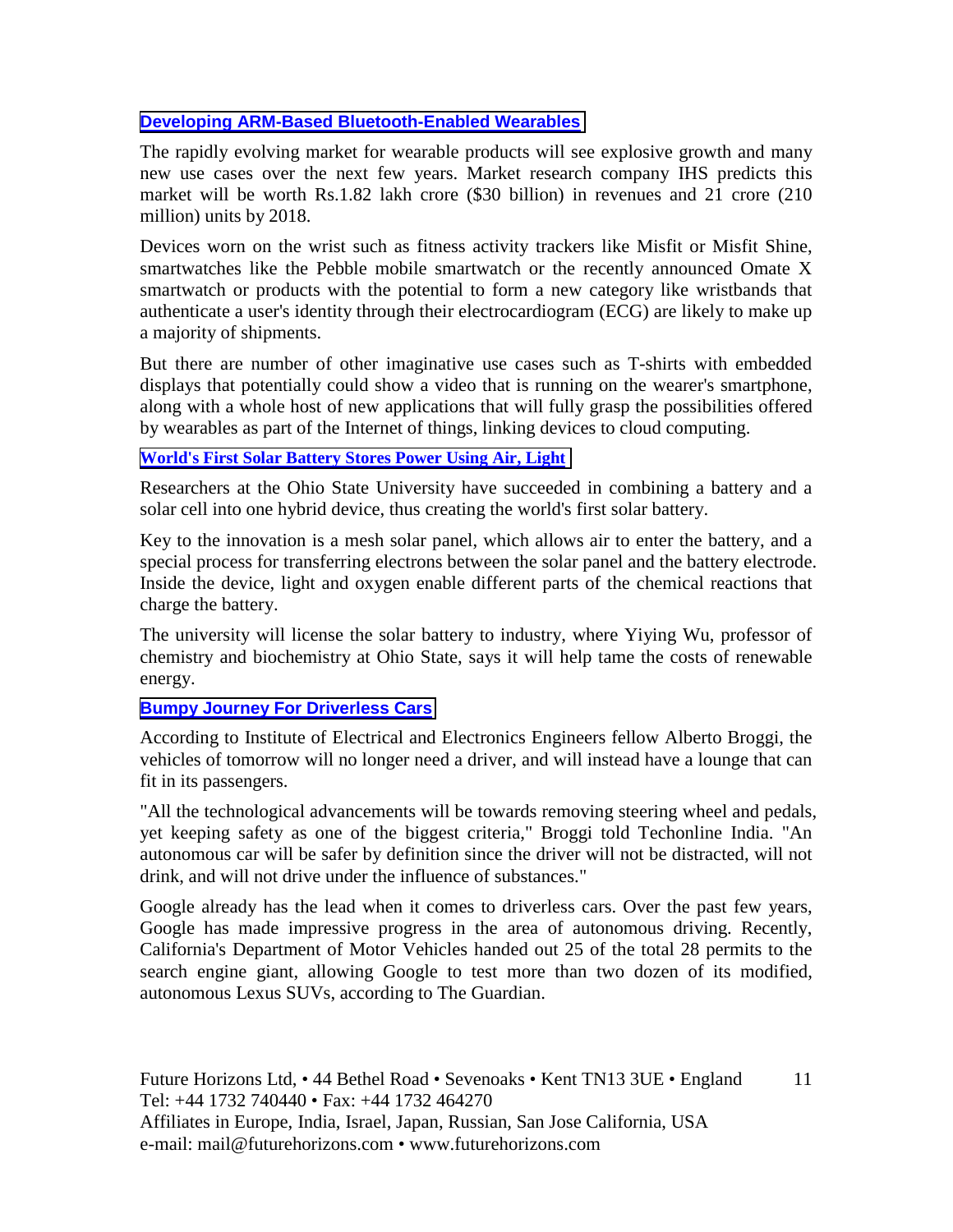# **[LED Chip Kindles More Intelligent Headlamps](http://www.eetindia.co.in/ART_8800705796_1800010_NT_98a75c6a.HTM)**

Osram Opto Semiconductors and its partners on the µAFS research project developed a LED chip that controls 256 light points (pixels).

Up to now, pixel systems have been based on a large number of individual LEDs. The project aims to develop the technical principles for a new class of energy-efficient LED headlamps which may then provide the basis for adaptive front lighting systems. These systems will improve the illumination of the road ahead because they actively adapt the distribution of the light according to the driving and traffic situation without dazzling other road users.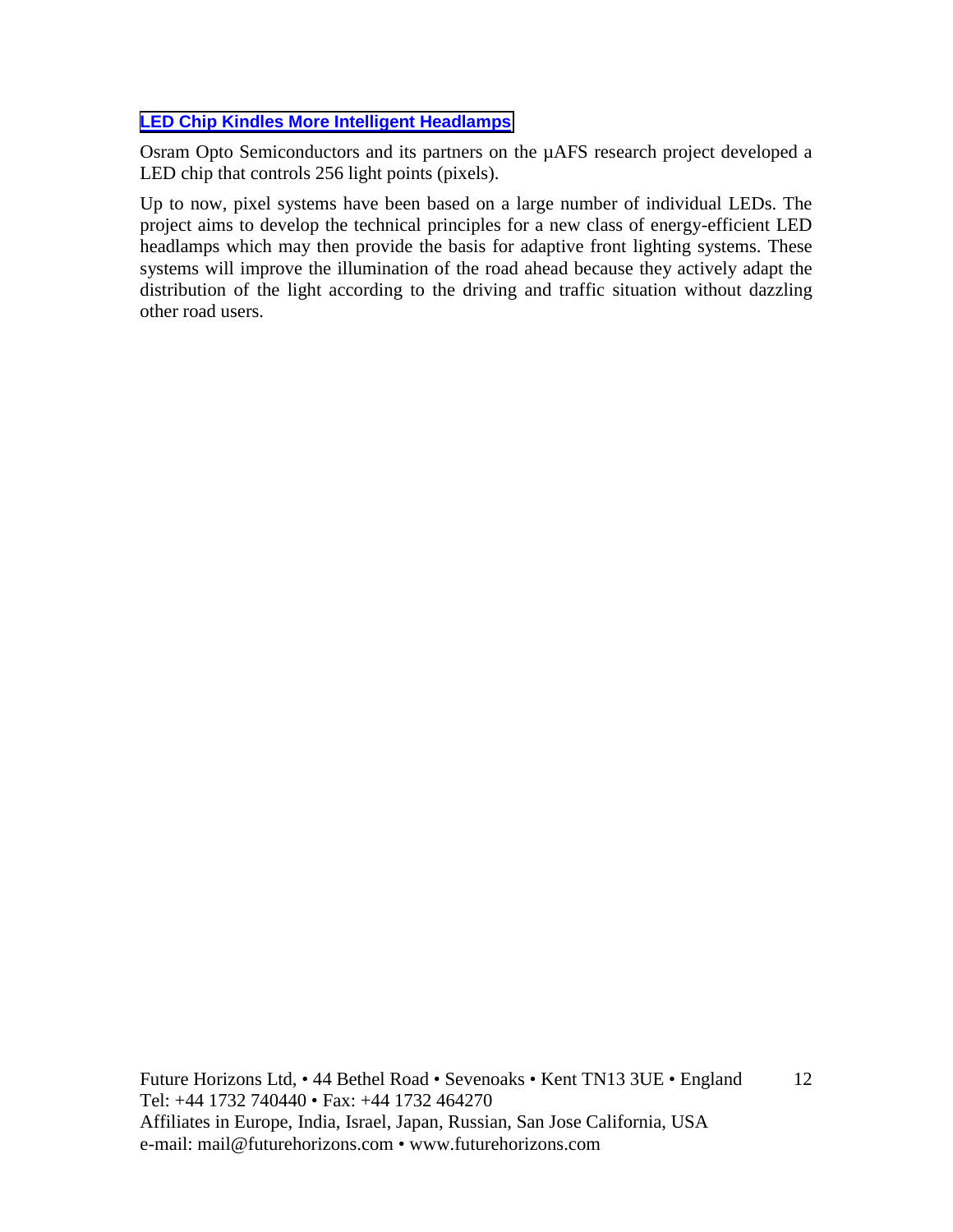# East European News & Trends

**[Microsoft Teams Up With Russian State Fund To Support Industrial Start-Ups](http://www.marchmontnews.com/Finance-Business/Central-regions/20940-Microsoft-teams-up-with-Russian-state-fund-support-industrial-start-ups.html)**

FRII, the \$200m government-backed start-up fund launched last year, and Microsoft announced earlier this month that they were beginning an industrial accelerator to support start-ups developing IT solutions for education, healthcare, commerce, industry, the service sector, the financial sector, and municipal services.

The project will receive support from Microsoft Ventures, the international subdivision of the corporation that is responsible for multifaceted support to young entrepreneurs worldwide, reported East-West Digital News, the first all English-language online resource dedicated to Russian digital industries.

The accelerator is intended for companies that have already developed a product prototype but are in the early stages of business development. Two four-month acceleration cycles are planned per year, in which ten start-ups can participate after prescreening for technology viability and fundability. The current application cycle is already underway.

#### **[Russia And South Korea Step Up Cooperation In High-Tech Sectors](http://www.marchmontnews.com/Finance-Business/Central-regions/20937-Russia-and-South-Korea-step-up-cooperation-high-tech-sectors.html)**

Russia and South Korea are ready to step up joint R&D in IT and a number of high-tech areas. According to Rossiiskaya Gazeta, the primary mouthpiece for the Russian Cabinet, envoys of the two partners' political, business and scientific circles reached preliminary agreements on this and other matters earlier this month in Seoul.

Commenting on the results of the talks, Oleg Plaksin of RVC, Russia's state-owned fund of funds for innovation, said that information technologies, biotechnologies, new materials, shipbuilding, robotics, aerospace projects and nanotechnology have been identified as the key sectors for cooperation.

#### **[Far From International Turmoil, Intel Teams Up With Russian Technoparks And](http://www.marchmontnews.com/Finance-Business/Central-regions/20928-Far-international-turmoil-Intel-teams-up-with-Russian-technoparks-and-continues-Skolkovo-partnership.html)  [Continues Skolkovo Partnership](http://www.marchmontnews.com/Finance-Business/Central-regions/20928-Far-international-turmoil-Intel-teams-up-with-Russian-technoparks-and-continues-Skolkovo-partnership.html)**

Earlier this month Intel signed a strategic collaboration agreement with Russia's High-Tech Technopark Association, a nonprofit partnership created in 2011 to implement the Russian government's strategy for innovative development.

The collaboration encompasses the organization of joint initiatives to develop corporate management systems, enhance HR management techniques, adopt best practices, improve relations with emerging entrepreneurs, and conduct joint project expertise, reported East-West Digital News, the first all English-language online resource dedicated to Russian digital industries.

The US giant will also help the association analyze and assess Russian tech-park activity. "The parties plan to develop and master the methods, criteria and information acquisition and processing system in order to build up a unique national rating of Russian tech parks," the partners stated.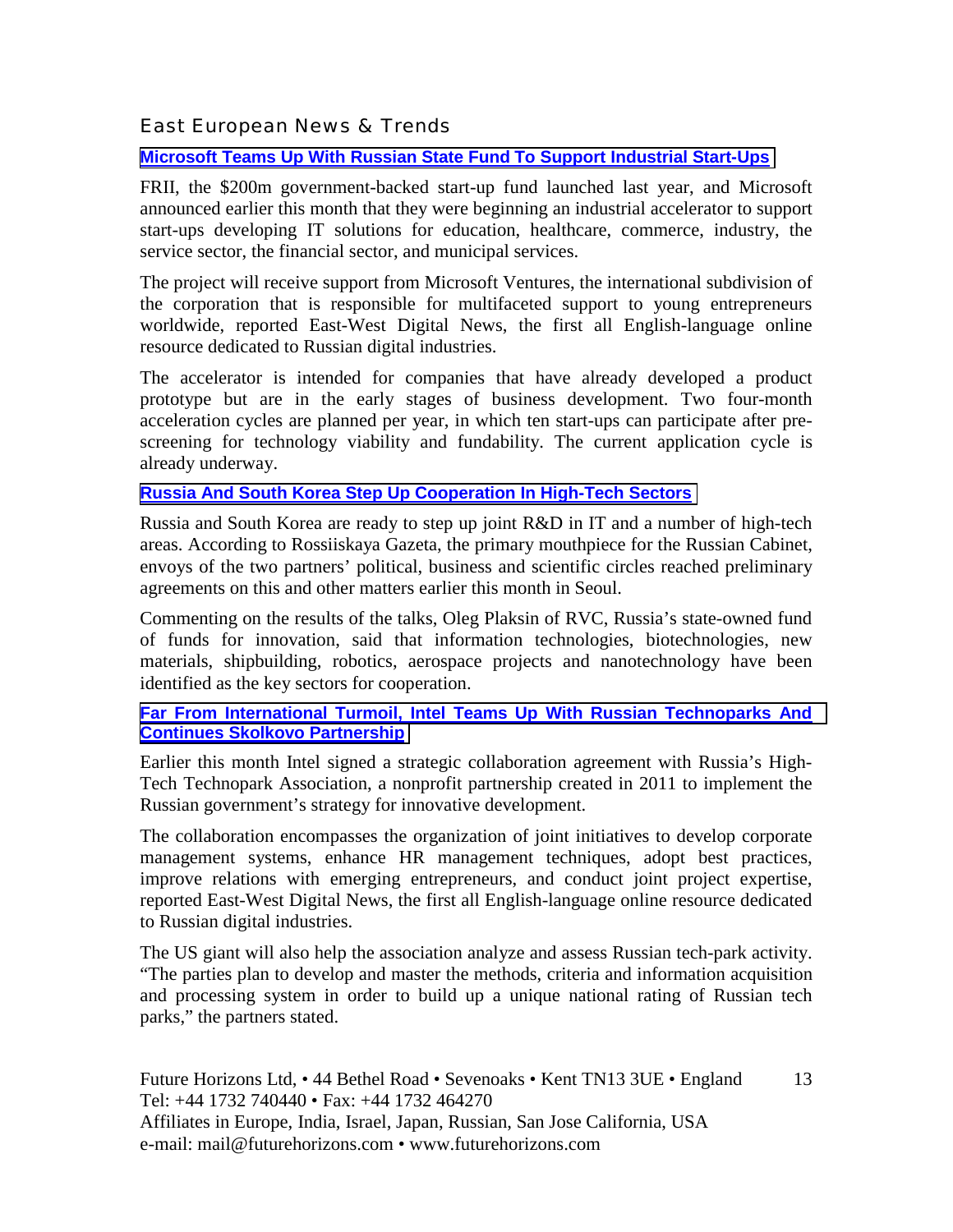# **[New Samara Nanotech Hub To Nurture Dozens Of Technology Start-Ups?](http://www.marchmontnews.com/Real-Estate/Volga/20967-New-Samara-nanotech-hub-nurture-dozens-technology-start-ups.html)**

Rusnano, Russia's nanotech giant, is co-investing about \$10m in the new nanotech center in Samara, in the Volga area, Bfmsamara.ru reported. The overall tab for the project is said to be about \$25m.

The Samara nanotech center is expected to focus on catalysts for the petrochemical sector, advanced sources of electrical energy, biocompatible materials, and innovation for the construction of sports facilities.

#### **[With New 4G/LTE Solution, Arctic Gets Closer, Russian Developer Thinks](http://www.marchmontnews.com/Telecoms-Media/Central-regions/20961-With-new-4GLTE-solution-Arctic-gets-closer-Russian-developer-thinks.html)**

Telum, the developer of the Ranberry family of small LTE cells in Russia, has rolled out its new product called Ranberry B1000. The solution is said to enable users to take virtually no time in deploying a 4G/LTE wireless broadband network that supports voice, video and data transmission, the Skolkovo Foundation website reported.

The project is reported to incorporate products by Telum, a Skolkovo resident, and by Intel, a U.S.-based multinational with vested interests in Russia. The developers believe the new system will be of special interest for government emergency agencies when confronting the aftermath of natural disasters or industrial emergencies.

#### **[State Fund Seeks To Develop Russian Apple](http://www.marchmontnews.com/Finance-Business/Central-regions/20950-State-fund-seeks-develop-Russian-Apple.html)**

The Internet Initiatives Development Fund, set up in Russia last year, is expanding its area of interest. Initially established to support Internet start-ups, IIDF now prepares to invest in a range of new fields, such as wearable devices ('smart' watches, glasses, etc.), the Internet-of-things (including 'smart' household appliances, web-connected sensors, etc.), and big data processing.

"I think this country still has the potential to develop a new Apple. As before, we will focus on early-stage projects," IIDF Director Kirill Varlamov told the Russian daily Izvestia.

The Internet Initiatives Development Fund was set up in March 2013 by the Agency for Strategic Initiatives, an entity established two years before by then Prime Minister Vladimir Putin to support socially significant business projects. The new fund was originally designed to back entrepreneurship in the Web and now has a reported \$200m to invest.

#### **[Russian Radio Electronics To Reorient Eastwards — Deputy Defence Minister](http://en.itar-tass.com/economy/752508)**

YALTA, Crimea, October 2 /TASS/. Russian Deputy Defense Minister Yuri Borisov said on Thursday that Russia's radio electronic industry should start looking eastward.

The anti-Russian sanctions which the West imposed on Russia for its policy in southeast Ukraine have created the biggest problems for the national radio electronic industry. So Russia has started re-orienting its economy at new markets in a bid to give additional impetus to improvements in the radio-electronic sector, Borisov went on to say.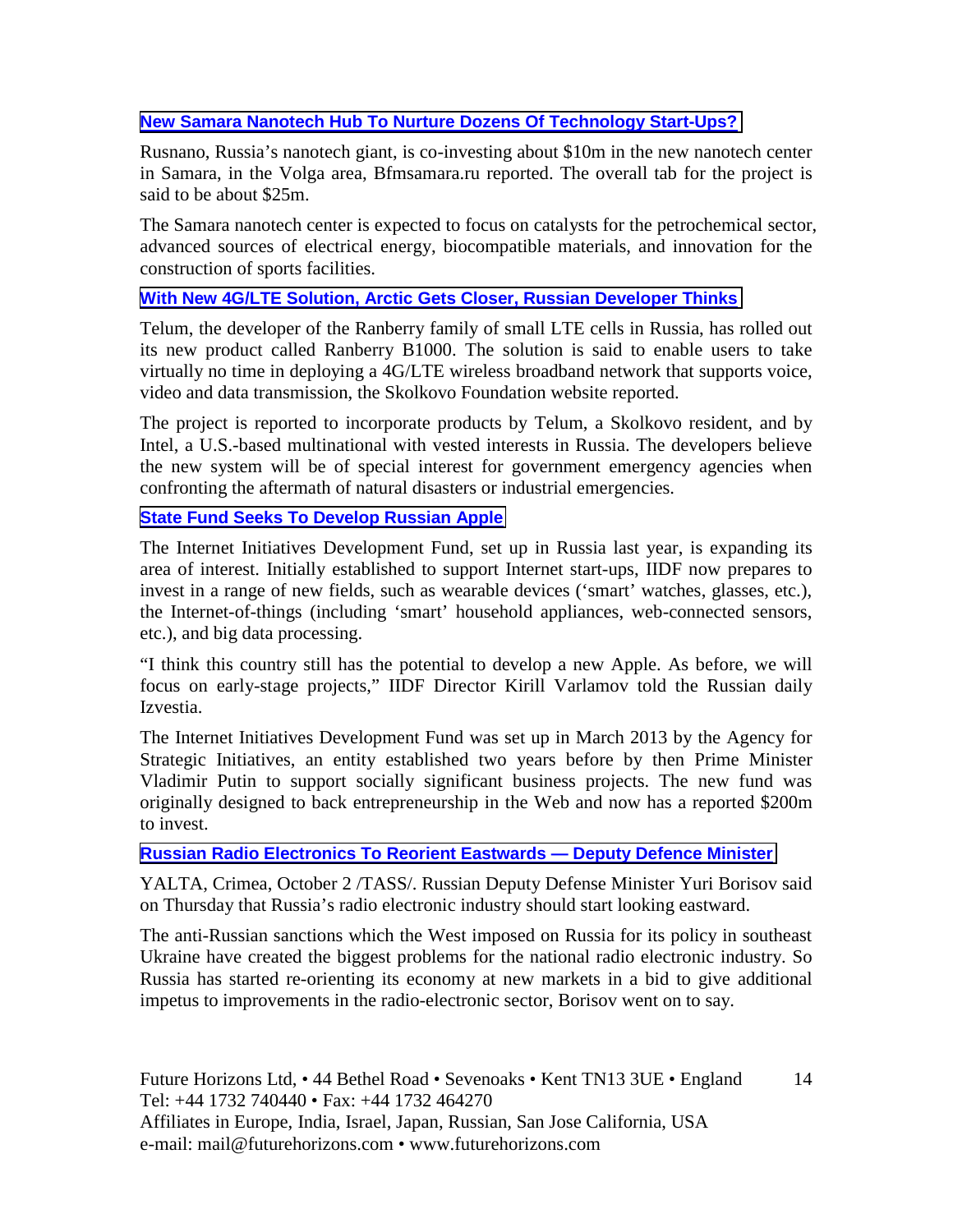# **[Slovenia's Telemach Acquires Mobile Operator](http://world.einnews.com/article/230086181/o2NaIcmX5I73_as1?n=2&code=orHE2ZxuoQbCWfS7)**

United Group-owned Slovenian cable operator Telemach has struck a deal to acquire mobile operator Tušmobil from its owner Tuš Holding.

Telemach will combine Tušmobil's mobile network with its own fixed infrastructure to offer a full package of multi-play service to subscribers across the country.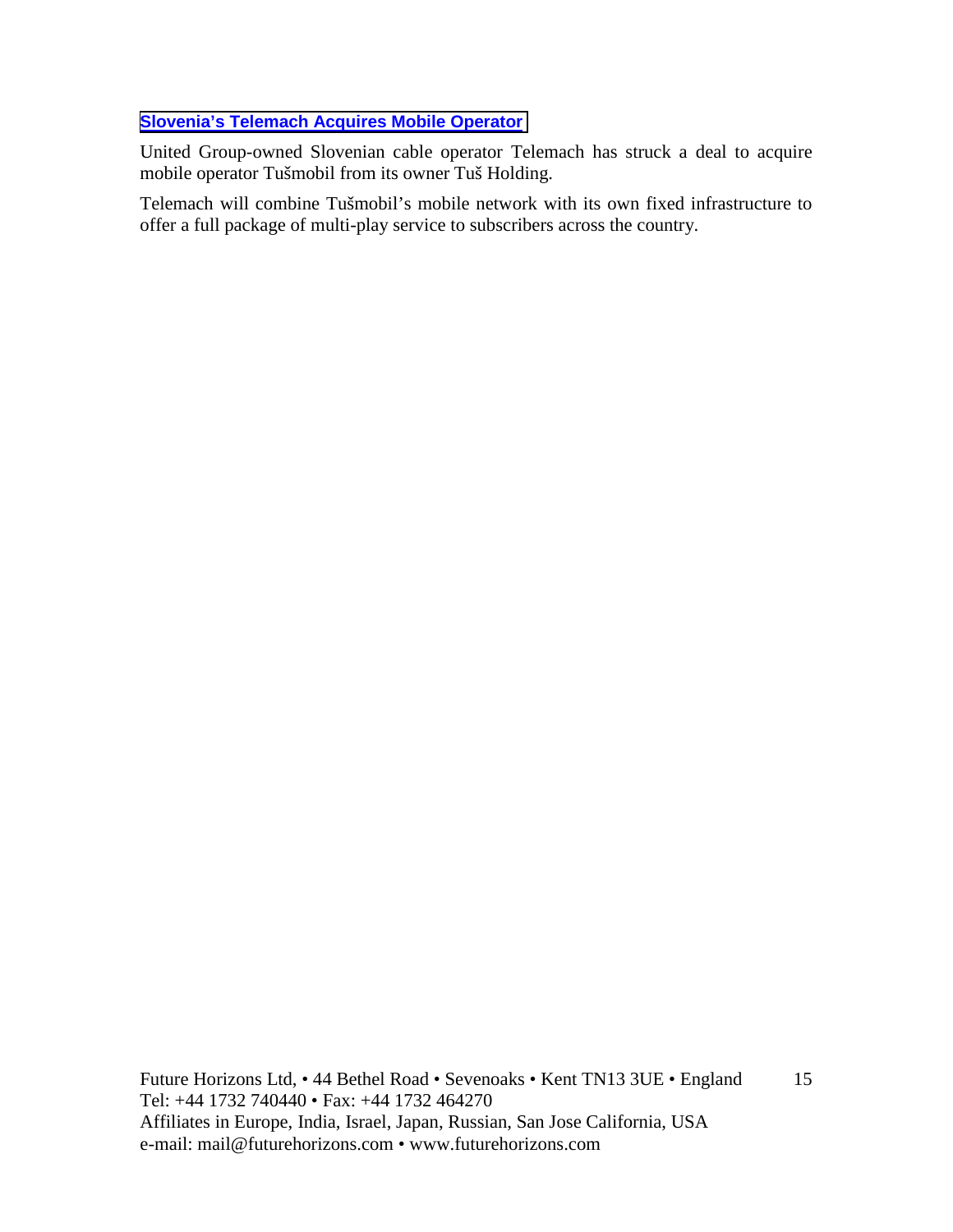# World Economic Round Up

The Organization for Economic Cooperation and Development (OECD) has cut its economic growth forecasts for the U.S. and other large developed economies, and said the continued weakness of the recovery demonstrated the need for significant changes in economic policy. In a partial update to its twice-yearly forecasts for economic growth, the OECD cut its 2014 projections for each member of the Group of Seven largest developed economies. It said it now expects the U.S. economy to expand 2.1 percent this year, having forecast growth of 2.6 percent in May, while it expects the euro zone economy to expand by just 0.8 percent, having forecast growth of 1.2 percent in May.

#### *The latest economic news by country to include USA, Europe, UK, Japan, China, Asia Pacific and India can be found each month in our [Semiconductor Monthly](http://www.futurehorizons.com/page/18/Global-Semiconductor-Report)  [Report.](http://www.futurehorizons.com/page/18/Global-Semiconductor-Report)*